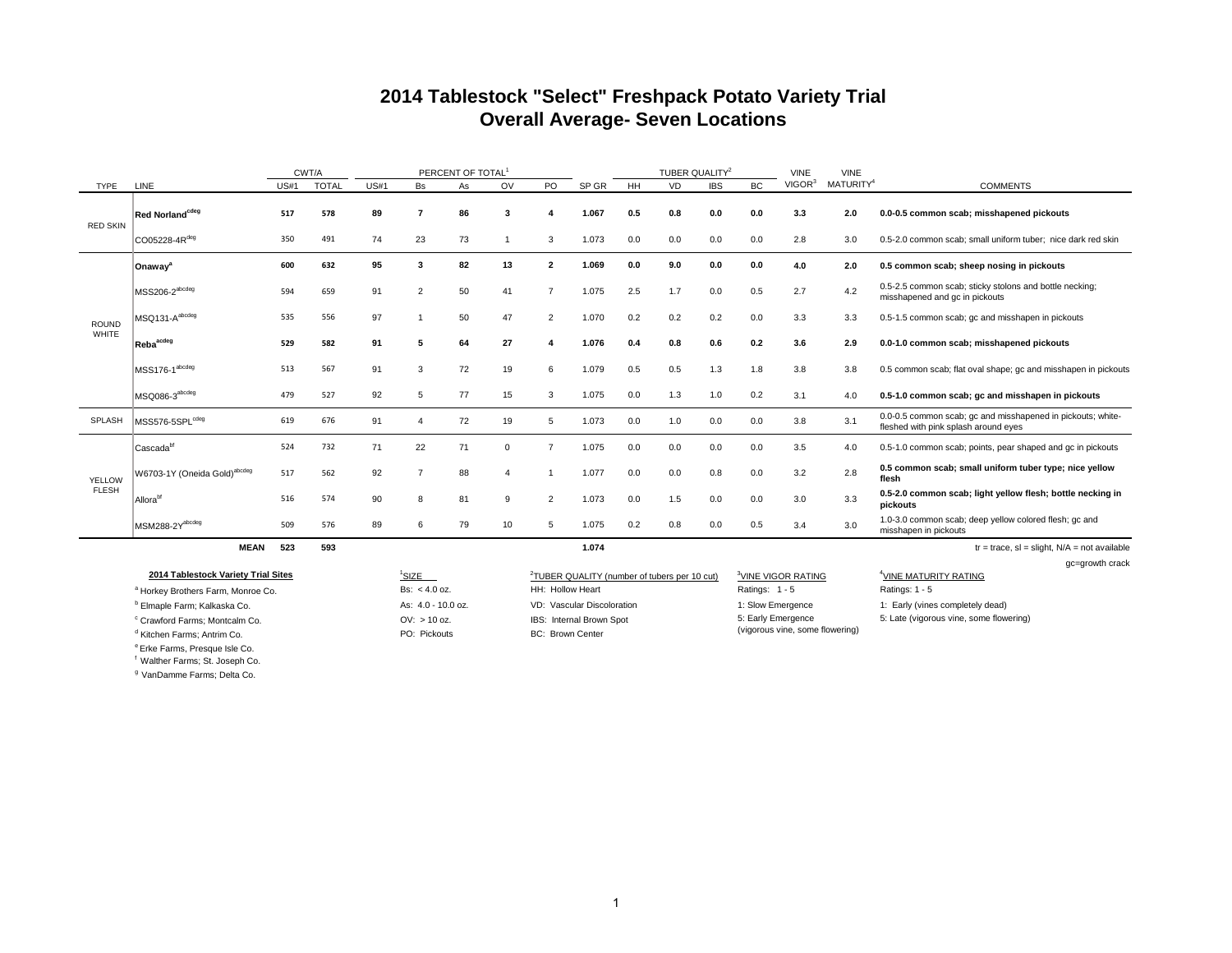#### **2014 Freshpack Potato Variety Trial Elmaple Farms, Kalkaska County, MI**

**Harvest 118 Days 9/16/2014**

**2521 DD, Base 405**

|                        |      | CWT/A        |             |                | PERCENT OF TOTAL |    |     |       |          |               | TUBER QUALITY <sup>2</sup> |           | TOTAL      | VINE | <b>VINE</b>                              |                                                                                          |
|------------------------|------|--------------|-------------|----------------|------------------|----|-----|-------|----------|---------------|----------------------------|-----------|------------|------|------------------------------------------|------------------------------------------------------------------------------------------|
| LINE                   | US#1 | <b>TOTAL</b> | <b>US#1</b> | Bs             | As               | OV | PO. | SP GR | HH       | VD            | <b>IBS</b>                 | <b>BC</b> | <b>CUT</b> |      | VIGOR <sup>3</sup> MATURITY <sup>4</sup> | <b>COMMENTS</b>                                                                          |
| Cascada                | 610  | 747          | 82          | 15             | 82               | 0  | 3   | .074  |          | $\Omega$      | $\Omega$                   | $\Omega$  | 10         | 3.5  | 4.5                                      | 1.0 common scab, gc, points and pear shape in pickouts,<br>yellow flesh                  |
| MSS206-2               | 606  | 619          | 98          |                | 42               | 56 |     | .065  | 5        | 0             | $\Omega$                   | 2         | 10         | 2.5  | 4.0                                      | sticky stolon, 1.5 common scab, one tuber with blackleg                                  |
| W6703-1Y (Oneida Gold) | 580  | 608          | 96          | 4              | 80               | 16 | 0   | .079  | ∩        | $\Omega$      | $\Omega$                   | $\Omega$  | 10         | 3.5  | 3.0                                      | smooth uniform tuber type, 0.5 common scab, light yellow flesh                           |
| Allora                 | 560  | 601          | 93          | 6              | 76               | 17 |     | .074  | $\Omega$ | $\mathbf 0$   | $\Omega$                   | 0         | 10         | 2.5  | 3.0                                      | oblong tuber type, light yellow flesh, sl bottle necking in<br>pickouts, 0.5 common scab |
| <b>MSQ131-A</b>        | 531  | 551          | 97          |                | 34               | 63 |     | .070  | $\Omega$ | 0             |                            | 0         | 10         | 3.0  | 2.5                                      | misshapen pickouts, 1.5 common scab, sl pinkeye, blackleg in<br>one tuber                |
| MSQ086-3               | 512  | 543          | 95          | $\overline{2}$ | 65               | 30 | 3   | .079  | $\Omega$ | 3             | 4                          | $\Omega$  | 10         | 3.0  | 4.5                                      | gc and misshapen in pickouts, 0.5 common scab                                            |
| <b>MSM288-2Y</b>       | 487  | 534          | 91          | 5              | 79               | 12 | 4   | 1.073 | $\Omega$ | $\mathcal{P}$ | $\Omega$                   |           | 10         | 4.0  | 2.5                                      | gc and misshapen pickouts, 1.5 common scab, yellow flesh                                 |
| MSS176-1               | 433  | 477          | 91          | 3              | 70               | 21 | 6   | .075  |          |               | 3                          | 0         | 10         | 4.5  | 4.0                                      | flat oval shape, gc and misshapen in pickouts, 0.5 common<br>scab, tr pinkeye            |
| <b>MEAN</b>            | 540  | 585          |             |                |                  |    |     | 1.074 |          |               |                            |           |            |      |                                          | $tr = trace$ , $sl = slight$ , $NA = not available$                                      |

SED = stem end defect, gc = growth crack

<sup>1</sup>SIZE

SIZE 3. SIZE 3. SIZE 3. SIZE 3. SIZE 3. SIZE 3. SIZE 3. SIZE 3. SIZE 3. SIZE 3. SIZE 3. SIZE 3. SIZE 3. SIZE 3. SIZE 3. SIZE 3. SIZE 3. SIZE 3. SIZE 3. SIZE 3. SIZE 3. SIZE 3. SIZE 3. SIZE 3. SIZE 3. SIZE 3. SIZE 3. SIZE 3 As: 17/8" - 3.25" VD: Vascular Discoloration Christen Ratings: 1 - 5 Ratings: 1 - 5 Ratings: 1 - 5 Ratings: 1 - 5 Days from Planting to Vine Kill: 104 OV: > 3.25" Seed Spacing: 10" (IBS: Internal Brown Spot 1: Slow Emergence Seed Spacing: 10" Seed Spacing: 10" (Vines completely dead) 2 TUBER QUALITY (number of

 $\frac{3}{2}$ VINE VIGOR RATING  $\frac{4}{2}$ VINE MATUR<br>Date Taken: 26-Jun-14 Date Taken: vine, some flowering)

PO: Pickouts **BC: Brown Center BC: Brown Center BC: All Fumigation** 5: Early Emergence (vigorous **Fall Fumigation** b: Late (vigorous vine, some **Fall Fumigation** Fall Fumigation 5: Late (vigorous vine, some flowering)

VINE MATURITY RATING Planted: 21-May-14 Bs: < 1 7/8" HH: Hollow Heart Date Taken: 26-Jun-14 Date Taken: 13-Aug-14 Vines Killed: 2-Sep-14

> 5 MAWN STATION: Kalkaska Planting to Vine Kill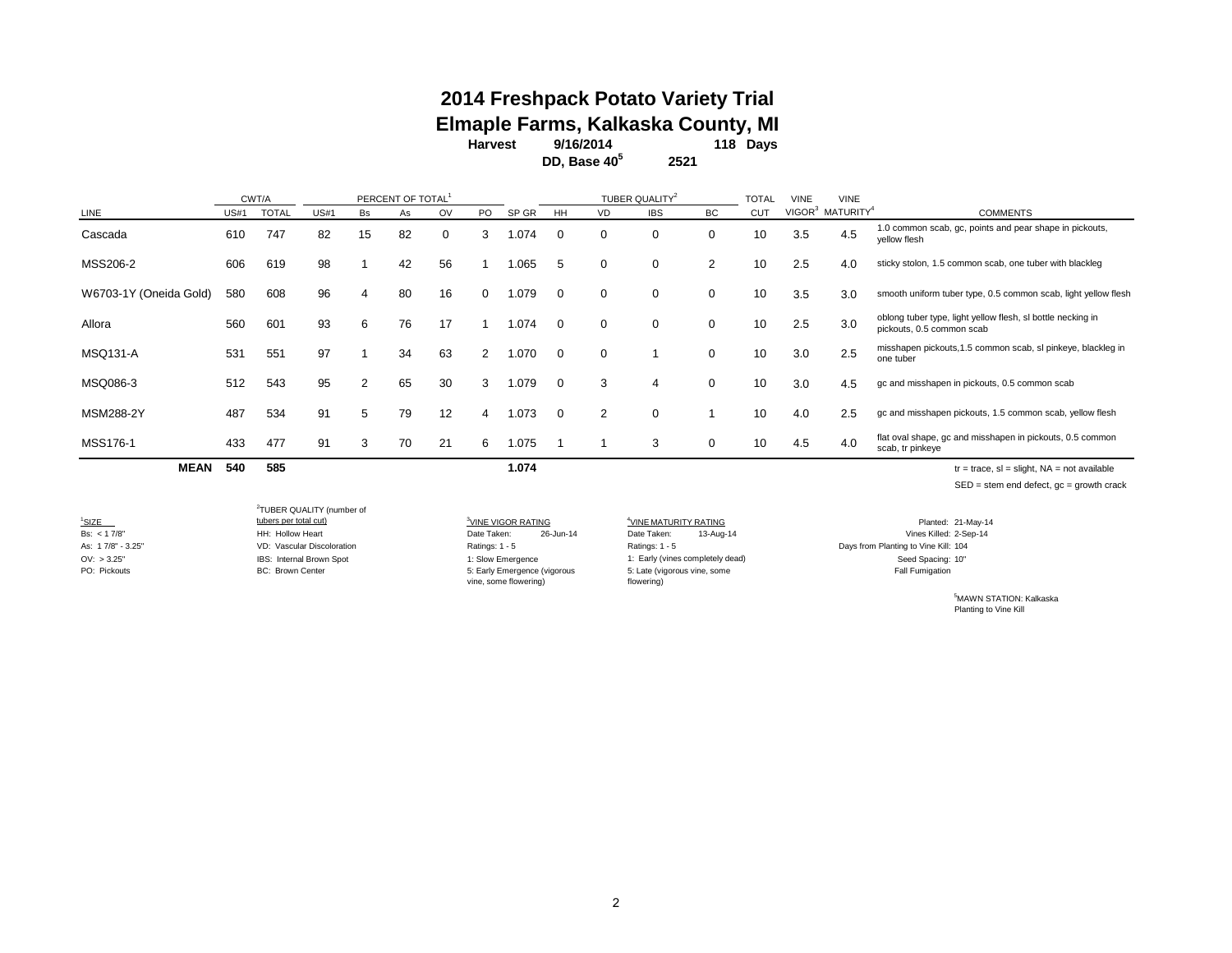# **2014 Freshpack Potato Variety Trial Crawford Farms, Montcalm County, MI**<br>Harvest 1-Oct-14 125 Days

**Harvest 125 Days 1-Oct-14**

**2591 DD, Base 405**

|                         |             | CWT/A        |             |                | PERCENT OF TOTAL <sup>1</sup> |                |                          |       |                |                         | TUBER QUALITY <sup>2</sup> |             | <b>TOTAL</b> | <b>VINE</b>        | <b>VINE</b>           |                                                                   |
|-------------------------|-------------|--------------|-------------|----------------|-------------------------------|----------------|--------------------------|-------|----------------|-------------------------|----------------------------|-------------|--------------|--------------------|-----------------------|-------------------------------------------------------------------|
| LINE                    | <b>US#1</b> | <b>TOTAL</b> | <b>US#1</b> | Bs             | As                            | OV             | PO                       | SP GR | HH             | VD                      | <b>IBS</b>                 | BC          | <b>CUT</b>   | VIGOR <sup>3</sup> | MATURITY <sup>4</sup> | <b>COMMENTS</b>                                                   |
| MSS206-2                | 638         | 717          | 89          | $\mathbf{1}$   | 41                            | 48             | 10                       | 1.071 | 1              | 2                       | 0                          | 0           | 10           | 2.0                | 4.0                   | sheep nose and pear shape in pickouts                             |
| Reba                    | 619         | 643          | 96          | 2              | 72                            | 24             | 2                        | 1.072 | 0              | 0                       | -1                         | -1          | 10           | 3.5                | 2.5                   | misshapen pickouts                                                |
| MSS576-5SPL             | 590         | 643          | 92          | 5              | 76                            | 16             | 3                        | 1.073 | $\mathbf 0$    | $\Omega$                | $\Omega$                   | $\Omega$    | 10           | 3.5                | 2.5                   | misshapen pickouts                                                |
| MSM288-2Y               | 590         | 636          | 93          | 5              | 87                            | 6              | $\overline{2}$           | 1.073 | 0              | r.                      | $\mathbf 0$                | $\mathbf 0$ | 10           | 3.0                | 2.5                   | misshapen pickouts, 1.0 common scab, deep yellow flesh            |
| <b>Red Norland</b>      | 554         | 620          | 89          | 4              | 89                            | 0              | $\overline{\phantom{a}}$ | 1.067 | 0              | -1                      | 0                          | 0           | 10           | 3.0                | 1.0                   | light red to red skin color                                       |
| MSS176-1                | 545         | 583          | 94          | $\mathbf{1}$   | 67                            | 27             | 5                        | 1.072 | $\mathbf 0$    | $\Omega$                | $\Omega$                   | 10          | 10           | 3.0                | 3.5                   | large flat to oval tuber type                                     |
| AF3362-1Rus             | 543         | 635          | 86          | 5              | 59                            | 27             | 9                        | 1.079 | 0              |                         | $\mathbf 0$                | $\mathbf 0$ | 10           | 2.5                | 3.5                   | knobs and misshapen pickouts                                      |
| MSQ086-3                | 531         | 568          | 94          | 5              | 88                            | 6              | $\overline{1}$           | 1.076 | 0              | -1                      | $\mathbf 0$                | $\mathbf 0$ | 10           | 2.0                | 3.5                   | 1.0 common scab, misshapen pickouts                               |
| MSQ131-A                | 508         | 525          | 97          | $\mathbf{1}$   | 53                            | 44             | $\overline{2}$           | 1.066 | 1              | $\Omega$                | 0                          | $\mathbf 0$ | 10           | 2.5                | 3.0                   | misshapen pickouts, 1.0 common scab                               |
| W6703-1Y (Oneida Gold)  | 475         | 537          | 88          | 12             | 88                            | 0              | 0                        | 1.070 | 0              | 0                       | $\mathbf 0$                | $\mathbf 0$ | 10           | 2.5                | 1.5                   | small uniform tuber type, yellow flesh                            |
| Russet Norkotah LT      | 457         | 607          | 75          | 13             | 67                            | 8              | 12                       | 1.079 | 5              | $\overline{\mathbf{2}}$ | 0                          | 0           | 10           | $1.5$              | 3.5                   | 1.5 common scab, gc and misshapen in pickouts                     |
| AF4320-7Rus             | 451         | 552          | 81          | 4              | 57                            | 24             | 15                       | 1.078 | $\mathbf 0$    | $\Omega$                | $\Omega$                   | $\Omega$    | 10           | 2.0                | 4.0                   | misshapen pickouts, 1.5 common scab                               |
| A03921-2Rus             | 413         | 528          | 78          | 18             | 76                            | $\overline{2}$ | 4                        | 1.099 | 0              | $\overline{2}$          | $^{\circ}$                 | $\mathbf 0$ | 10           | 2.5                | 3.5                   | small uniform tuber type                                          |
| AO6021-1TRus            | 409         | 556          | 74          | 12             | 66                            | 8              | 14                       | 1.080 | $\mathbf 0$    | 0                       | $^{\circ}$                 | $\mathbf 0$ | 10           | 2.0                | 2.0                   | misshapen pickouts, prominent lenticels                           |
| W9433-1Rus              | 406         | 480          | 84          | $\overline{7}$ | 64                            | 20             | 9                        | 1.080 | 0              | $\overline{2}$          | $\Omega$                   | $\mathbf 0$ | 10           | 2.0                | 2.5                   | 1.0 common scab, misshapen pickouts                               |
| AF4152-7Rus             | 393         | 480          | 82          | 9              | 77                            | 5              | 9                        | 1.086 | 0              |                         | $\mathbf 0$                | $\mathbf 0$ | 10           | 3.0                | 2.5                   | misshapen pickouts                                                |
| ATX91137-1Rus           | 380         | 495          | 76          | 11             | 64                            | 12             | 13                       | 1.065 | $\mathbf 0$    | 0                       | $^{\circ}$                 | 0           | 10           | 1.5                | 3.5                   | knobs in pickouts                                                 |
| W9133-1Rus              | 380         | 499          | 76          | 12             | 58                            | 18             | 12                       | 1.068 | 2              | 0                       | $\mathbf 0$                | $\mathbf 0$ | 10           | 2.0                | 2.0                   | misshapen pickouts, 1.0 common scab                               |
| W8152-1Rus              | 358         | 443          | 81          | 17             | 76                            | 5              | 2                        | 1.079 | $\overline{2}$ | $\Omega$                | $\Omega$                   | 0           | 10           | 2.5                | 3.0                   | alligator hide, 1.0 common scab                                   |
| CO05228-4Rus            | 344         | 457          | 75          | 25             | 75                            | 0              | 0                        | 1.075 | 0              | $\overline{2}$          | $^{\circ}$                 | $\mathbf 0$ | 10           | 2.0                | 2.0                   | small uniform tuber type, nice red skin color, 0.5 common<br>scab |
| <b>Silverton Russet</b> | 306         | 396          | 77          | 21             | 70                            | $\overline{7}$ | 2                        | 1.065 | $\mathbf 0$    | -1                      | 0                          | 0           | 10           | 2.5                | 3.0                   | misshapen and gc in pickouts                                      |
| <b>Russet Norkotah</b>  | 207         | 368          | 56          | 39             | 55                            | -1             | 5                        | 1.067 | 0              | 0                       | -1                         | 0           | 10           | 3.0                | 1.0                   | small tuber type, 0.5 common scab                                 |
| <b>MEAN</b>             | 459         | 544          |             |                |                               |                |                          | 1.075 |                |                         |                            |             |              |                    |                       | $tr = trace$ , si = slight, NA = not available                    |

SED = stem end defect, gc = growth crack

| <sup>1</sup> SIZE          | <sup>2</sup> TUBER QUALITY (number of<br>tubers per total cut) | <sup>3</sup> VINE VIGOR RATING                        | <sup>4</sup> VINE MATURITY RATING          | Planted: 29-May-14                                          |
|----------------------------|----------------------------------------------------------------|-------------------------------------------------------|--------------------------------------------|-------------------------------------------------------------|
| Bs: $<$ 1 7/8" or $<$ 40z. | HH: Hollow Heart                                               | $3$ -Jul-13<br>Date Taken:                            | 26-Aug-14<br>Date Taken:                   | Vines Killed: 2-Sep-14                                      |
|                            | As: 17/8" - 3.25" or 4-10oz. VD: Vascular Discoloration        | Ratings: 1 - 5                                        | Ratings: 1 - 5                             | Days from Planting to Vine Kill: 96                         |
| $OV: > 3.25"$ or $>100z$ . | IBS: Internal Brown Spot                                       | 1: Slow Emergence                                     | 1: Early (vines completely dead)           | Seed Spacing: 10" (reds, yellows, whites) and 12" (russets) |
| PO: Pickouts               | <b>BC: Brown Center</b>                                        | 5: Early Emergence (vigorous<br>vine, some flowering) | 5: Late (vigorous<br>vine, some flowering) | No Fumigation                                               |

5 MAWN STATION: Entrican Planting to Vine Kill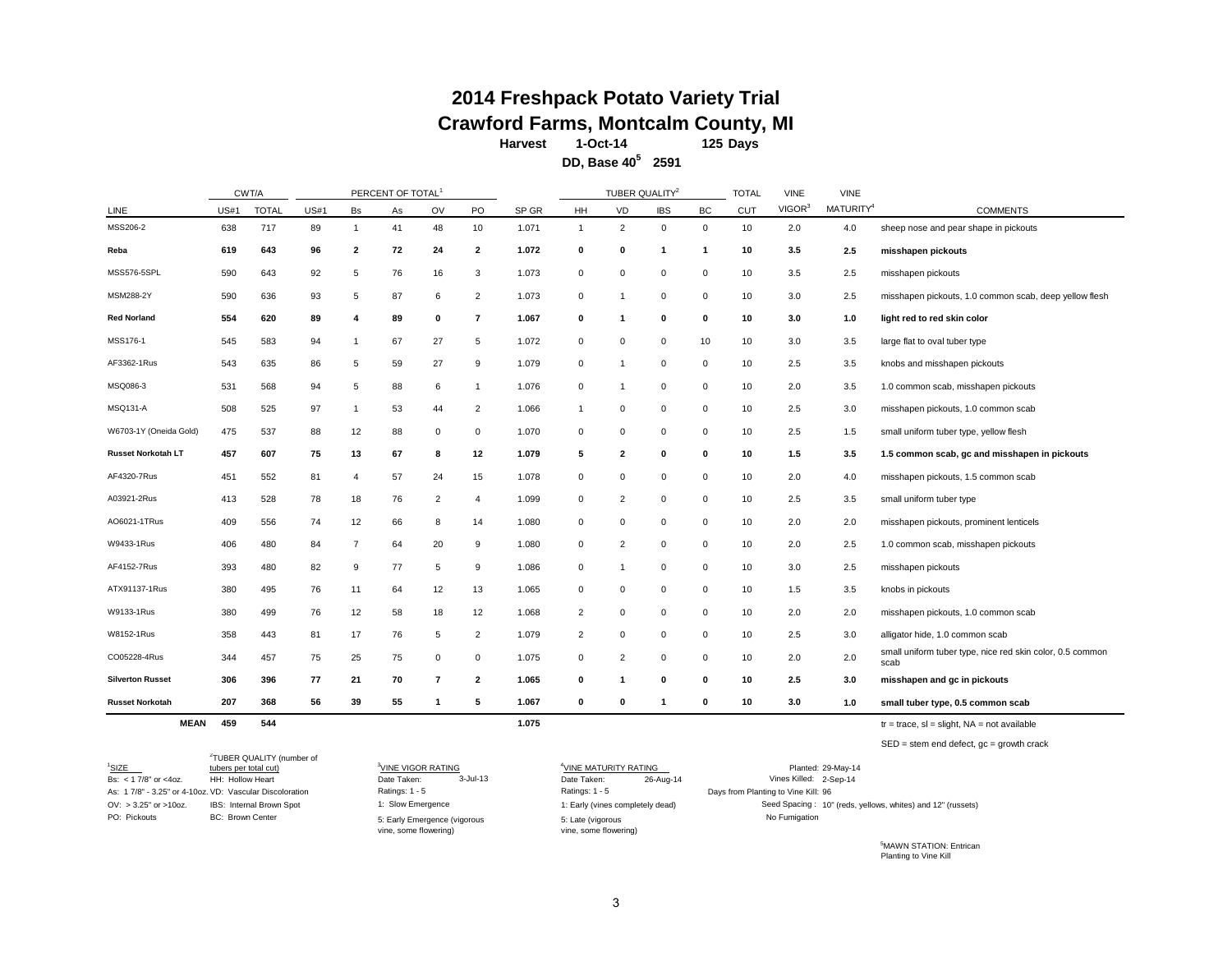#### **133 Days 2014 Freshpack Potato Variety Trial Erke Farms, Presque Isle County, MI Harvest 10-Oct-14**

**2544 DD, Base 405**

TOTAL VINE VINE LINE US#1 TOTAL US#1 Bs As OV PO SP GR HH VD IBS BC CUT VIGOR<sup>3</sup> MATURITY4 COMMENTS MSS576-5SPL 826 901 91 3 81 10 6 1.082 0 2 0 0 10 4.5 3.0 nice uniform size profile, pinkeye, 0.0 common scab MSQ131-A 784 827 94 2 55 39 4 1.081 0 0 0 0 10 4.5 3.5 uniform round tuber type, sl pinkeye, 0.5 common scab AF33621-Rus 721 858 84 10 74 10 6 1.090 0 0 0 0 10 5.0 4.0 uniform tuber type, 0.0 common scab, tr pinkeye W6703-1Y (Oneida Gold) 682 763 89 11 89 0 0 1.084 0 0 0 0 10 4.0 2.5 small uniform tuber type, medium yellow flesh, 0.5 common scab MSS176-1 658 736 90 4 90 0 6 1.100 0 1 1 0 10 5.0 3.0 misshapen and gc in pickouts MSS206-2 648 805 81 5 62 19 14 1.080 1 1 0 0 10 4.0 an misshapen pickouts, 0.5 common scab, tr of gc, pinkeye MSM288-2Y 628 803 78 10 72 6 12 1.085 1 1 0 1 10 4.5 3.0 deep yellow flesh, 1.0 common scab, pinkeye, uniform tuber type **Reba 584 744 78 8 64 14 14 1.082 0 3 0 0 10 4.0 2.5 misshapen pickouts, deep apical eye, 0.0 common scab** W9433-1Rus 555 740 75 12 43 32 13 1.085 0 5 3 1 10 4.5 3.5 **Red Norland 532 628 85 12 85 0 3 1.074 0 1 0 0 10 3.0 1.5 misshapen pickouts, 0.0 common scab** MSQ086-3 532 659 80 11 78 2 9 1.082 0 0 0 0 10 4.0 3.5 misshapen and gc in pickouts, severe pinkeye, severe blackleg, 0.0 common scab W9133-1Rus 416 605 69 22 59 10 9 1.073 0 2 0 0 10 4.5 2.5 misshapen pickouts, pinkeye, 0.0 common scab CO05228-4R <sup>405</sup> <sup>664</sup> <sup>61</sup> <sup>35</sup> <sup>61</sup> <sup>0</sup> <sup>4</sup> 1.073 <sup>0</sup> <sup>0</sup> <sup>0</sup> <sup>0</sup> <sup>10</sup> 2.5 2.0 very small uniform tuber type, 0.5 common scab, dark red skin color Russet Norkotah 389 664 58 32 55 3 10 1.077 0 3 0 0 10 4.0 2.5 knobs and misshapen in pickouts, pinkeye, 0.0 common **scab Silverton Russet 373 541 69 24 69 0 7 1.080 2 2 1 2 10 4.5 3.5 misshapen pickouts, 0.0 common scab** W8152-1Rus 373 640 58 25 58 0 17 1.093 1 0 0 1 10 5.0 2.5 0.0 common scab, severe gc in pickouts **Russet Norkotah LT 93 455 20 74 20 0 6 1.084 0 0 0 0 10 3.0 3.5 MEAN 734 817 90 1.087** tr = trace, sl = slight, N/A = not applicable  $\text{CWT/A}$  PERCENT OF TOTAL<sup>1</sup> CWT/A CUALITY<sup>2</sup>

 $SED = stem$  end defect,  $ac =$  growth crack

 $1$ SIZE SIZE 3<br>tubers per total cut) <sup>3</sup>VINE VIGOR RATING VINE MATURITY RATING Planted: 30-May-14 Bs: <17/8" or HH: Hollow Heart Cleart Date Taken: 8-Jul-14 Date Taken: 26-Aug-14 Vines Killed: 12-Sep-14 As: 1 7/8" - 3.25" VD: Vascular Discoloration 105 Days from Planting to Vine Kill: OV: > 3.25" IBS: Internal Brown Spot 1: Slow Emergence 1: Sing Energies 1: Early (vines completely dead) Seed Spacing : 10" (red, yellow, round white) and 12" (russets) PO: Pickouts BC: Brown Center 2 TUBER QUALITY (number of Ratings: 1 - 5 Ratings: 1 - 5 No Fumigation Not irrigated 26-Aug-14 5: Early Emergence (vigorous vine, some flowering) 1: Slow Emergence 5: Late (vigorous vine, some flowering)

> 5 MAWN STATION: Hawks Planting to Vine Kill

4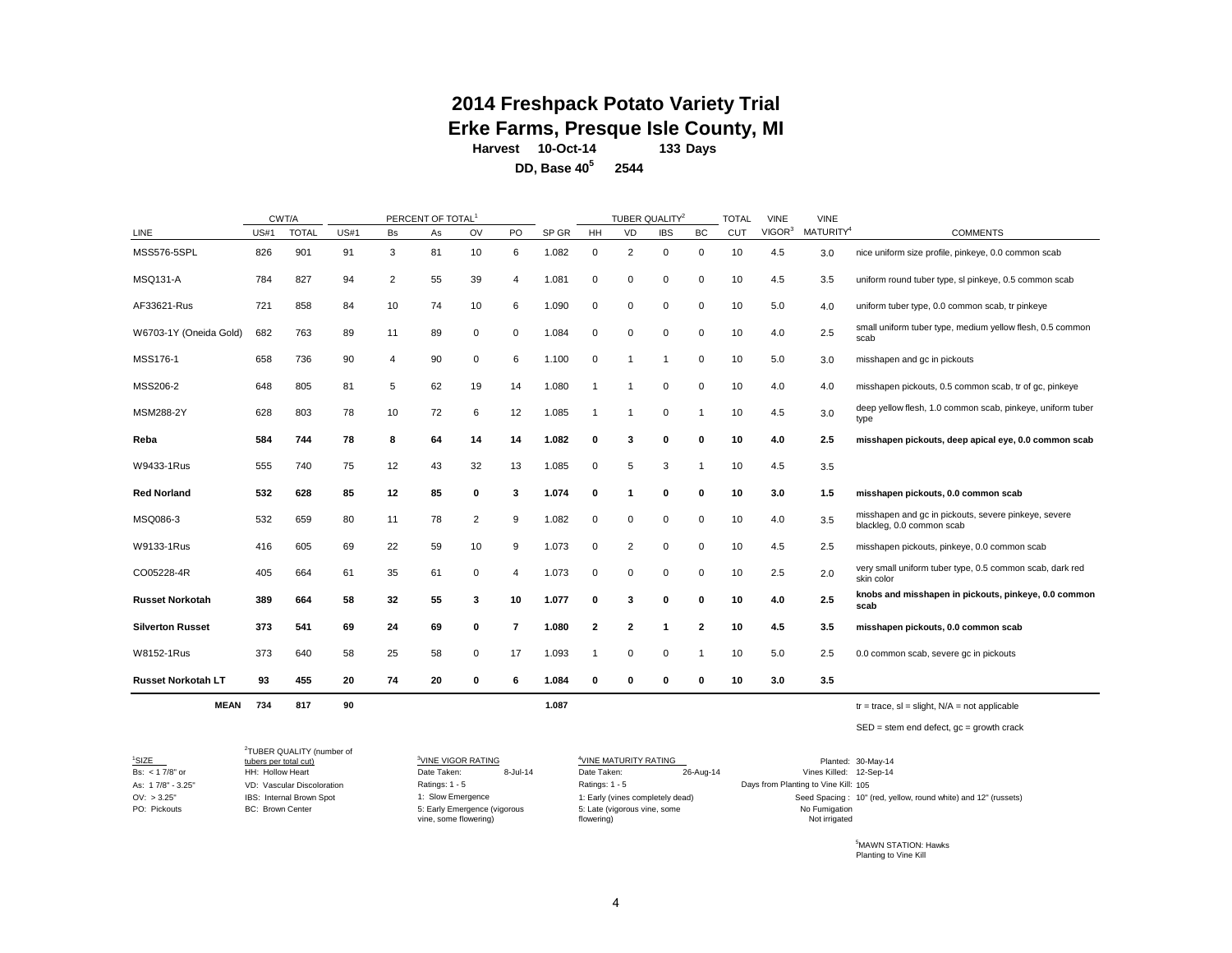### **2014 Freshpack Potato Variety Trial Horkey Brothers, Monroe County, MI**

**Days 147 Harvest 15-Sep-14**

**DD, Βa** 

| ase 40 $^{\circ}$ | 3196 |
|-------------------|------|
|-------------------|------|

|                                   |                                           | CWT/A                                 |             |                | PERCENT OF TOTAL <sup>1</sup> |                                               |                 |          |             | TUBER QUALITY <sup>2</sup>                       |             |             | <b>TOTAL</b> | <b>VINE</b>        | <b>VINE</b>                          |                                                                                                    |
|-----------------------------------|-------------------------------------------|---------------------------------------|-------------|----------------|-------------------------------|-----------------------------------------------|-----------------|----------|-------------|--------------------------------------------------|-------------|-------------|--------------|--------------------|--------------------------------------|----------------------------------------------------------------------------------------------------|
| LINE                              | <b>US#1</b>                               | <b>TOTAL</b>                          | <b>US#1</b> | <b>Bs</b>      | As                            | OV                                            | PO              | SP GR    | <b>HH</b>   | VD                                               | <b>IBS</b>  | <b>BC</b>   | <b>CUT</b>   | VIGOR <sup>3</sup> | MATURITY <sup>4</sup>                | <b>COMMENTS</b>                                                                                    |
| MSS206-2                          | 635                                       | 663                                   | 96          | 3              | 62                            | 34                                            |                 | 1.072    |             | $\overline{7}$                                   | $\Omega$    |             | 10           | 2.0                | 4.0                                  | 1.0 common scab, gc and misshapen<br>pickouts, severe sticky stolons                               |
| MSQ086-3                          | 602                                       | 657                                   | 92          | $\overline{7}$ | 91                            |                                               |                 | 1.074    | 0           | $\overline{2}$                                   | $\mathbf 0$ |             | 10           | 2.5                | 4.0                                  | misshapen pickouts, 0.5 common scab                                                                |
| Onaway                            | 600                                       | 632                                   | 95          | 3              | 82                            | 13                                            | $\mathbf{2}$    | 1.069    | $\bf{0}$    | 9                                                | $\bf{0}$    | $\bf{0}$    | 10           | 4.0                | 2.0                                  | severe sheep nose in pickouts, 0.5<br>common scab                                                  |
| <b>MSQ131-A</b>                   | 594                                       | 607                                   | 98          | 1              | 60                            | 38                                            |                 | 1.072    | 0           | $\mathbf 0$                                      | $\mathbf 0$ | $\Omega$    | 10           | 4.0                | 3.0                                  | tr pick eye, 1.0 common scab                                                                       |
| W6703-1Y (Oneida G                | 487                                       | 521                                   | 94          | 6              | 91                            | 3                                             | $\mathbf 0$     | 1.082    | $\mathbf 0$ | 0                                                | 5           | $\mathbf 0$ | 10           | 3.0                | 3.0                                  | 0.5 common scab, small uniform tuber type,<br>nice yellow flesh color                              |
| <b>MSM288-2Y</b>                  | 446                                       | 502                                   | 87          | 8              | 81                            | 6                                             | $5\phantom{.0}$ | 1.079    | 0           | $\mathbf 0$                                      | $\mathbf 0$ | $\Omega$    | 10           | 3.5                | 3.0                                  | gc and misshapen pickouts, pinkeye, 1.5<br>common scab, nice yellow flesh color                    |
| MSS176-1                          | 438                                       | 481                                   | 92          | 3              | 76                            | 15                                            | 5               | 1.088    | 2           | $\mathbf 0$                                      | 3           |             | 10           | 3.5                | 3.0                                  | misshapen pickouts, 0.5 common scab, flat<br>oval shape                                            |
| Reba                              | 259                                       | 293                                   | 89          | 11             | 89                            | 0                                             | 0               | 1.077    | 0           | 1                                                | -1          | $\bf{0}$    | 10           | 3.0                | 2.5                                  | 0.5 common scab, tr pinkeye                                                                        |
| <b>MEAN</b>                       | 508                                       | 544                                   |             |                |                               |                                               |                 | 1.077    |             |                                                  |             |             |              |                    |                                      | $tr = trace$ , sl = slight, $N/A = not$ applicable<br>$SED = stem$ end defect, $gc = growth$ crack |
|                                   |                                           | <sup>2</sup> TUBER QUALITY (number of |             |                |                               |                                               |                 |          |             |                                                  |             |             |              |                    |                                      |                                                                                                    |
| <sup>1</sup> SIZE<br>Bs: < 1 7/8" | tubers per total cut)<br>HH: Hollow Heart |                                       |             |                |                               | <sup>3</sup> VINE VIGOR RATING<br>Date Taken: |                 | 5-Jun-14 |             | <sup>4</sup> VINE MATURITY RATING<br>Date Taken: |             | 8-Aug-14    |              |                    | Vines Killed: 29-Aug-14              | Planted: 21-Apr-14                                                                                 |
| As: 17/8" - 3.25"                 |                                           | VD: Vascular Discoloration            |             |                |                               | Ratings: 1 - 5                                |                 |          |             | Ratings: 1 - 5                                   |             |             |              |                    | Days from Planting to Vine Kill: 130 |                                                                                                    |

PO: Pickouts BC: Brown Center

OV: > 3.25" IBS: Internal Brown Spot 1: Slow Emergence 1: Early (vines completely dead) Seed Spacing : 8" 5: Early Emergence (vigorous vine, some flowering)

5: Late (vigorous vine, some flowering)

Seed Spacing : 8" No Fumigation

> 5 MAWN STATION: Petersburg Planting to Vine Kill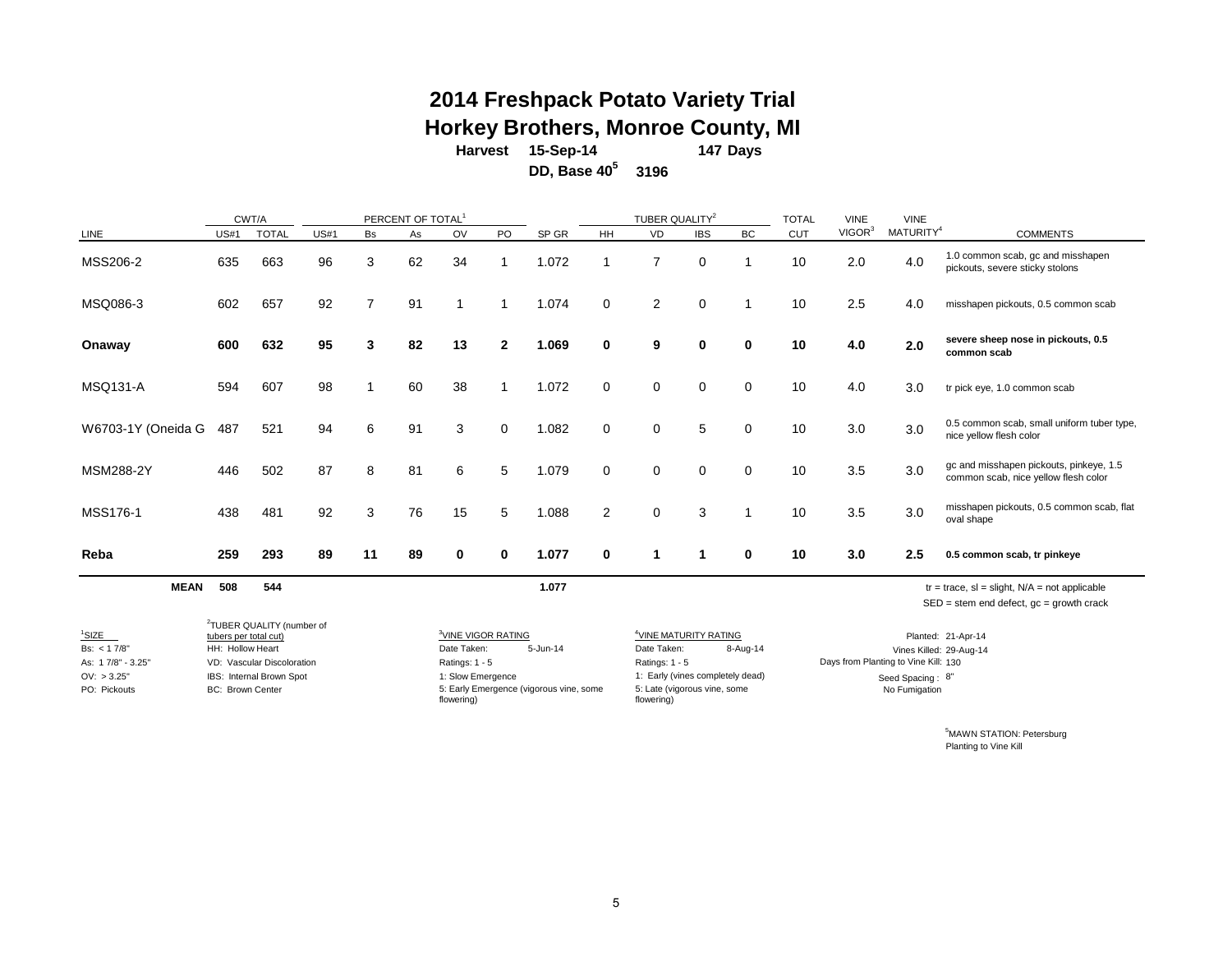# **Kitchen Farms, Antrim County, MI**<br>Harvest 23-Sep-14 116 Days **2014 Freshpack Potato Variety Trial**

**Harvest 116 Days 23-Sep-14**

**DD, Base 405 2156**

|                           |             | CWT/A        |             |                         | PERCENT OF TOTAL <sup>1</sup> |             |                |       |                         | TUBER QUALITY <sup>2</sup> |                |              | <b>TOTAL</b> | <b>VINE</b>        | <b>VINE</b>           |                                                                        |
|---------------------------|-------------|--------------|-------------|-------------------------|-------------------------------|-------------|----------------|-------|-------------------------|----------------------------|----------------|--------------|--------------|--------------------|-----------------------|------------------------------------------------------------------------|
| LINE                      | <b>US#1</b> | <b>TOTAL</b> | <b>US#1</b> | <b>Bs</b>               | As                            | OV          | PO.            | SP GR | HH                      | VD                         | <b>IBS</b>     | BC           | CUT          | VIGOR <sup>3</sup> | MATURITY <sup>4</sup> | <b>COMMENTS</b>                                                        |
| AF4320-7Rus               | 636         | 701          | 91          | 4                       | 64                            | 27          | 5              | 1.068 | $\mathbf 0$             | 0                          | 0              | $\mathbf 0$  | 10           | 5.0                | 5.0                   | 0.5 common scab,                                                       |
| MSS576-5SPL               | 629         | 671          | 94          | $\mathbf{1}$            | 66                            | 28          | 5              | 1.062 | $\mathbf 0$             | 2                          | $\mathbf 0$    | 0            | 10           | 2.5                | 3.5                   | 0.5 common scab, gc in pickouts                                        |
| AF3362-1Rus               | 602         | 641          | 94          | 3                       | 56                            | 38          | 3              | 1.070 | $\mathbf 0$             | $\mathbf 0$                | $\mathbf 0$    | $\mathbf 0$  | 10           | 2.5                | 3.5                   | 0.5 common scab, knobs in pickouts                                     |
| Reba                      | 545         | 568          | 96          | $\overline{\mathbf{2}}$ | 50                            | 46          | $\overline{2}$ | 1.068 | $\overline{\mathbf{2}}$ | $\mathbf{0}$               | $\mathbf{1}$   | 0            | 10           | 3.5                | 3.5                   | 1.0 common scab, misshapen pickouts                                    |
| ATX91137-1Rus             | 545         | 732          | 74          | 8                       | 60                            | 15          | 18             | 1.061 | 0                       | -1                         | $\mathbf 0$    | $\mathbf 0$  | 10           | 1.0                | 4.5                   | knobs and misshapen in pickouts, 0.5 common scab                       |
| MSS206-2                  | 543         | 650          | 84          | 2                       | 48                            | 35          | 14             | 1.063 | $\overline{7}$          | $\Omega$                   | $\mathbf 0$    | 0            | 10           | 1.5                | 4.5                   | 2.5 common scab, pear shapes and bottlenecking in pickouts             |
| W9433-1Rus                | 522         | 551          | 95          | -1                      | 43                            | 52          | 4              | 1.063 | $\mathbf 0$             | $\Omega$                   | $\mathbf{1}$   | 0            | 10           | 2.0                | 4.0                   | 1.5 common scab                                                        |
| MSM288-2Y                 | 510         | 564          | 91          | $\overline{4}$          | 75                            | 16          | 5              | 1.067 | 0                       | $\mathbf 1$                | $\mathbf 0$    | $\mathbf{1}$ | 10           | 2.0                | 3.5                   | 3.0 common scab, two tubers with black leg                             |
| Red Norland               | 466         | 517          | 90          | 6                       | 84                            | 6           | 4              | 1.055 | $\overline{\mathbf{2}}$ | -1                         | 0              | $\bf{0}$     | 10           | 2.5                | 2.5                   | 0.5 common scab, gc and misshapen in pickouts                          |
| W6703-1Y(Oneida Gold)     | 456         | 500          | 91          | 8                       | 91                            | $\mathbf 0$ | $\mathbf{1}$   | 1.066 | $\mathbf 0$             | $\mathbf 0$                | $\mathbf 0$    | 0            | 10           | 2.0                | 3.5                   | 0.5 common scab, uniform tuber type, yellow flesh                      |
| A03921-2Rus               | 437         | 502          | 87          | 10                      | 70                            | 17          | 3              | 1.085 | $\mathbf 0$             | $\mathbf 0$                | $\overline{2}$ | $\mathbf 0$  | 10           | 2.0                | 4.5                   | 2.0 common scab, points, eye-browing in pickouts                       |
| AF4124-7Rus               | 434         | 466          | 93          | $\overline{4}$          | 70                            | 23          | 3              | 1.072 | $\mathsf 0$             | $\mathbf 0$                | $\mathsf 0$    | $\mathbf 0$  | 10           | 2.0                | 4.0                   | misshapen pickouts, prominent eye brows                                |
| W8152-1Rus                | 433         | 514          | 84          | 10                      | 73                            | 11          | 6              | 1.080 | 0                       | $\mathbf 0$                | 0              | $\mathbf 0$  | 10           | 2.5                | 3.5                   | 0.5 common scab, gc in pickouts                                        |
| MSS176-1                  | 431         | 498          | 87          | 3                       | 58                            | 28          | 10             | 1.062 | 0                       | $\mathbf{1}$               | $\mathbf{1}$   | 0            | 10           | 2.5                | 5.0                   | 0.5 common scab, gc in pickouts                                        |
| <b>Russet Norkotah LT</b> | 426         | 505          | 84          | 15                      | 76                            | 8           | $\mathbf{1}$   | 1.069 | $\overline{\mathbf{2}}$ | $\overline{\mathbf{2}}$    | $\bf{0}$       | 0            | 10           | 1.5                | 4.5                   | 1.0 common scab, misshapen pickouts                                    |
| <b>Russet Norkotah</b>    | 402         | 481          | 84          | 14                      | 74                            | 10          | $\overline{2}$ | 1.065 | $\mathbf 0$             | 0                          | 0              | 0            | 10           | 2.0                | 2.5                   | 1.0 common scab                                                        |
| MSQ086-3                  | 396         | 418          | 95          | 4                       | 65                            | 30          | $\mathbf{1}$   | 1.065 | 0                       | $\overline{2}$             | $\overline{2}$ | $\mathbf 0$  | 10           | 4.5                | 4.5                   | 0.5 common scab, tr sheep nose                                         |
| A06021-1TRus              | 368         | 432          | 85          | 11                      | 80                            | 5           | 4              | 1.068 | $\mathbf 0$             | $\mathbf 0$                | 0              | 0            | 10           | 2.0                | 4.0                   | 0.5 common scab.                                                       |
| CO05228-4R                | 361         | 478          | 76          | 23                      | 76                            | $\mathbf 0$ | $\mathbf{1}$   | 1.060 | $\mathbf 0$             | $\mathbf 0$                | $\mathbf 0$    | $\mathbf 0$  | 10           | 3.5                | 3.5                   | 2.0 common scab, nice dark red skin color, small uniform<br>tuber type |
| <b>MSQ131-A</b>           | 359         | 386          | 93          | 3                       | 58                            | 35          | $\overline{4}$ | 1.055 | $\mathbf 0$             | -1                         | $\mathbf 0$    | $\mathsf 0$  | 10           | 1.0                | 4.0                   | 1.5 common scab, gc and misshapen in pickouts,                         |
| <b>GoldRush Russet</b>    | 356         | 438          | 81          | 17                      | 80                            | 2           | $\overline{2}$ | 1.064 | $\mathbf 0$             | 3                          | 0              | $\mathbf{0}$ | 10           | 3.5                | 3.5                   | 0.0 common scab, misshapen pickouts                                    |
| W9133-1Rus                | 341         | 489          | 70          | 19                      | 64                            | 5           | 11             | 1.063 | 0                       | -1                         | $\mathbf 0$    | 0            | 10           | 3.5                | 3.5                   | 0.0 common scab, misshapen pickouts                                    |
| <b>Silverton Russet</b>   | 300         | 376          | 80          | 14                      | 75                            | 5           | 6              | 1.062 | $\mathbf{0}$            | 3                          | $\bf{0}$       | $\bf{0}$     | 10           | 2.0                | 4.0                   | 0.5 common scab, gc and knobs in pickouts                              |

**MEAN 456 525 1.066** tr = trace, sl = slight, NA = not available SED = stem end defect, gc = growth crack

PO: Pickouts

SIZE 3<sup>3</sup> VD: Vascular Discoloration HH: Hollow Heart BC: Brown Center IBS: Internal Brown Spot

2 TUBER QUALITY (number of

 $\frac{3 \text{VINE VIGOR RATING}}{26 - \text{June} + \text{A}}$   $\frac{4 \text{VINE MATURITY F}}{26 - \text{June} + \text{A}}$ 5: Early Emergence (vigorous vine, some flowering)

As: 1 7/8" - 3.25" or 4 - 10 oz. VD: Vascular Discoloration Ratings: 1 - 5 Ratings: 1 - 5 Ratings: 1 - 5 5: Late (vigorous vine, some flowering)

 $\begin{array}{cccc}\n^{4}\textcolor{red}{\text{VINE MATURITY RATING}}\textcolor{red}{\text{MAP-14}}\end{array} \begin{array}{cccc}\n\textcolor{red}{\text{WINE MATUR}}\textcolor{red}{\text{NAP-14}}\end{array} \begin{array}{cccc}\n\textcolor{red}{\text{Vines Killed: 30-May-14}}\end{array}$ Bs: <1 7/8" or < 4 oz. The HH: Hollow Heart<br>
As: 1 7/8" or < 4 oz. VD: Vascular Discoloration<br>
As: 1 7/8" - 3.25" or 4 - 10 oz. VD: Vascular Discoloration Ratings: 1 - 5 Ratings: 1 - 5 Days from Planting to Vine Kill: 90 OV: > 3.25" or > 10 oz. 10" (whites, yellows, reds, and AF3362-1Rus); 12" (russets) 5 MAWN STATION: Gaylord Planting to Vine Kill Fall Fumigation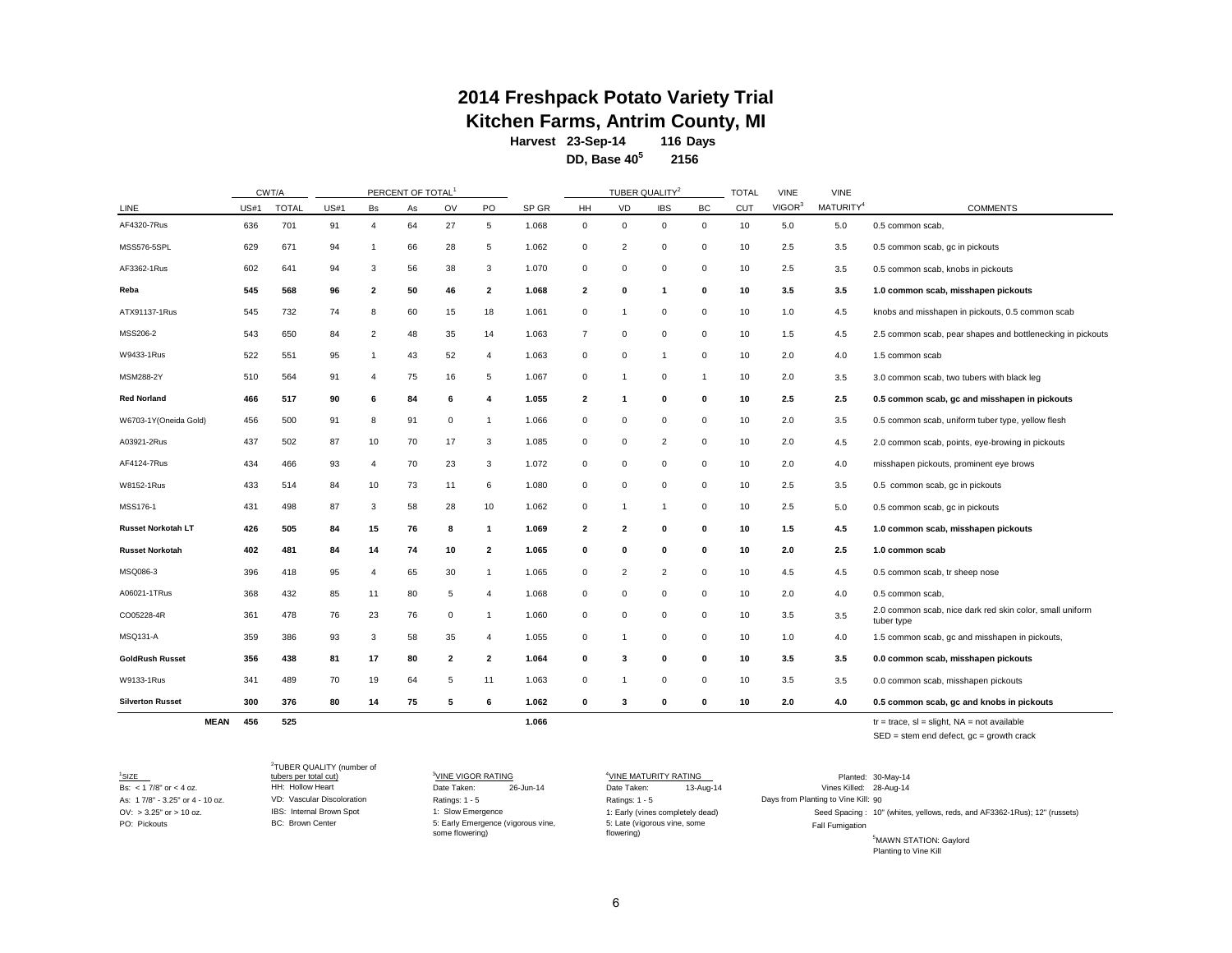### **2014 Freshpack Potato Variety Trial VanDamme Farms, Delta County, MI**

**129 Days Harvest 7-Oct-14**

**DD, Base 405 2682**

|                         |             | CWT/A        |             |                | PERCENT OF TOTAL <sup>1</sup> |                          |              |       |              |    | TUBER QUALITY <sup>2</sup> |             | <b>TOTAL</b> | <b>VINE</b>        | <b>VINE</b>           |                 |
|-------------------------|-------------|--------------|-------------|----------------|-------------------------------|--------------------------|--------------|-------|--------------|----|----------------------------|-------------|--------------|--------------------|-----------------------|-----------------|
| LINE                    | <b>US#1</b> | <b>TOTAL</b> | <b>US#1</b> | Bs             | As                            | OV                       | PO           | SP GR | HH           | VD | <b>IBS</b>                 | BC          | <b>CUT</b>   | VIGOR <sup>3</sup> | MATURITY <sup>4</sup> | <b>COMMENTS</b> |
| Reba                    | 637         | 660          | 96          | 4              | 47                            | 49                       | $\mathbf 0$  | 1.080 | 0            | 0  | 0                          | 0           | 10           | 4.0                | 3.5                   |                 |
| MSS176-1                | 573         | 629          | 91          | $\overline{c}$ | 69                            | 22                       | 7            | 1.077 | $\mathbf 0$  | 0  | 0                          | 0           | 10           | 4.5                | 4.5                   |                 |
| <b>Red Norland</b>      | 515         | 547          | 94          | 3              | 87                            | $\overline{\phantom{a}}$ | 3            | 1.073 | 0            | 0  | 0                          | 0           | 10           | 4.5                | 3.0                   |                 |
| W9133-1Rus              | 497         | 596          | 84          | $\overline{2}$ | 40                            | 44                       | 14           | 1.100 | 0            | 0  | 0                          | 0           | 10           | 4.5                | 3.5                   |                 |
| MSS206-2                | 491         | 502          | 98          | $\overline{1}$ | 45                            | 53                       | $\mathbf{1}$ | 1.100 | 0            | 0  | 0                          | 0           | 10           | 4.0                | 4.5                   |                 |
| AF4320-7Rus             | 465         | 531          | 88          | 2              | 43                            | 45                       | 10           | 1.085 | 0            | 0  | 0                          | 0           | 10           | 4.0                | 3.5                   |                 |
| ATX91137-1Rus           | 452         | 516          | 88          | $\overline{7}$ | 47                            | 41                       | 5            | 1.077 | $\mathbf 0$  | 0  | 0                          | 0           | 10           | 3.0                | 4.0                   |                 |
| <b>Silverton Russet</b> | 447         | 568          | 79          | 8              | 39                            | 40                       | 13           | 1.085 | 0            | 0  | 0                          | 0           | 10           | 4.5                | 3.5                   |                 |
| <b>MSQ131-A</b>         | 433         | 440          | 99          | 0              | 38                            | 61                       | $\mathbf{1}$ | 1.078 | $\mathbf 0$  | 0  | $\mathbf 0$                | $\mathbf 0$ | 10           | 4.5                | 4.0                   |                 |
| MSS576-5SPL             | 432         | 488          | 88          | 6              | 66                            | 22                       | 6            | 1.076 | 0            | 0  | 0                          | 0           | 10           | 4.5                | 3.5                   |                 |
| Russet Norkotah LT      | 427         | 464          | 92          | 5              | 49                            | 43                       | 3            | 1.075 | 0            | 0  | 0                          | 0           | 10           | 3.0                | 3.0                   | gc in pickouts  |
| W6703-1Y (Oneida Gold)  | 422         | 442          | 96          | $\overline{1}$ | 90                            | 6                        | 3            | 1.080 | 0            | 0  | 0                          | 0           | 10           | 4.0                | 3.0                   |                 |
| A03921-2Rus             | 409         | 497          | 82          | 12             | 50                            | 32                       | 6            | 1.078 | 0            | 0  | 0                          | 0           | 10           | 3.0                | 5.0                   |                 |
| A06021-Trus             | 407         | 489          | 83          | 8              | 61                            | 22                       | 9            | 1.073 | 0            | 0  | 0                          | 0           | 10           | 3.0                | 5.0                   |                 |
| MSM288-2Y               | 396         | 417          | 95          | 5              | 81                            | 14                       | 0            | 1.076 | 0            | 0  | 0                          | 0           | 10           | 3.5                | 3.5                   |                 |
| W8152-1Rus              | 337         | 405          | 83          | 14             | 63                            | 20                       | 3            | 1.082 | 0            | 0  | 0                          | 0           | 10           | 4.5                | 3.5                   |                 |
| W9433-1Rus              | 316         | 339          | 93          | 4              | 37                            | 56                       | 3            | 1.082 | $\mathbf 0$  | 0  | $\pmb{0}$                  | 0           | 10           | 4.0                | 4.5                   |                 |
| AF4124-7Rus             | 311         | 436          | 71          | 12             | 37                            | 34                       | 17           | 1.085 | 0            | 0  | 0                          | 0           | 10           | 4.5                | 4.5                   |                 |
| MSQ086-3                | 299         | 315          | 95          | 5              | 77                            | 18                       | $\mathbf 0$  | 1.076 | 0            | 0  | 0                          | 0           | 10           | 2.5                | 4.0                   |                 |
| CO05228-4R              | 283         | 331          | 86          | 9              | 82                            | 4                        | 5            | 1.085 | $\mathbf 0$  | 0  | $\mathbf 0$                | 0           | 10           | 2.5                | 3.5                   |                 |
| AF3362-1Rus             | 228         | 274          | 83          | 3              | 41                            | 42                       | 14           | 1.076 | $\mathbf{1}$ | 0  | 0                          | 0           | 10           | 3.5                | 3.0                   |                 |
| <b>Russet Norkotah</b>  | 178         | 264          | 68          | 21             | 56                            | 12                       | 11           | 1.075 | 0            | 0  | 0                          | 0           | 10           | 3.5                | 3.0                   | gc in pickouts  |

**MEAN 407 461 1.081** tr = trace, sl = slight, N/A = not applicable

SED = stem end defect, gc = growth crack

SIZE 3<sup>3</sup> PO: Pickouts **BC: Brown Center** 

 $1$ SIZE

2 TUBER QUALITY (number of

 $\frac{3}{2}$ VINE VIGOR RATING  $\frac{4}{2}$ VINE MATUF Date Taken: 5: Early Emergence (vigorous vine, some flowering)

<sup>4</sup>VINE MATURITY RATING VD: Vascular Discoloration Ratings: 1 - 5 Ratings: 1 - 5 107 As: 1 7/8" - 3.25" or 4-10oz. Days from Planting to Vine Kill: OV: > 3.25" or >10oz. IBS: Internal Brown Spot 1: Slow Emergence 1: Early (vines completely dead) Seed Spacing : 12" 5: Late (vigorous vine, some No Funigation  $27-Auq-14$ 

Bs: < 1 7/8" or <4oz. HH: Hollow Heart Date Taken: 10-Jul-14 Date Taken: 15-Sep-14 Vines Killed: Planted: 31-May-14

5 MAWN STATION: Escanaba Planting to Vine Kill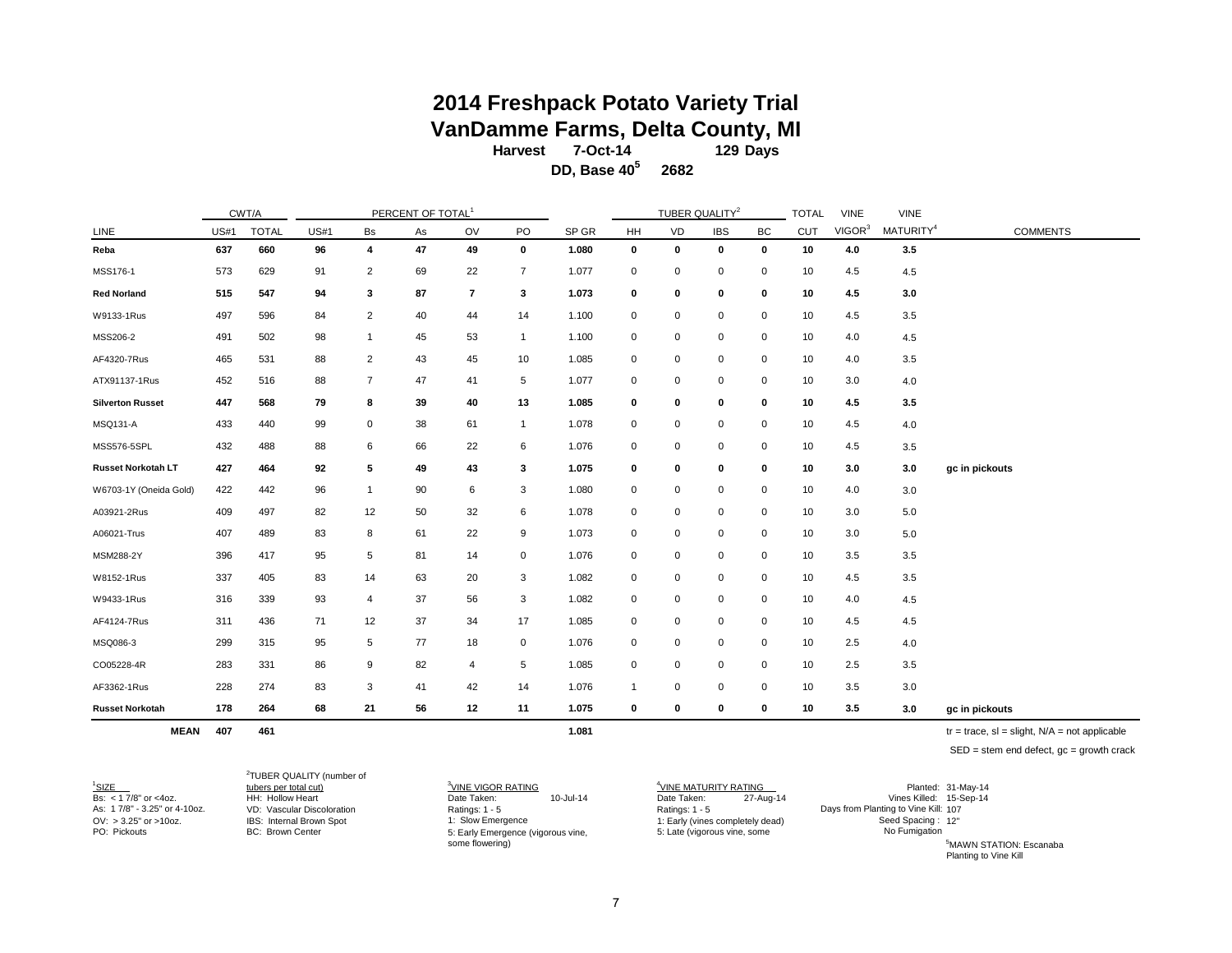#### **Days 128 Harvest 17-Sep-14 2014 Yellow Variety Trial Walther Farms, St. Joseph County, MI**

**DD, Base 40<sup>6</sup> 2826**

|                  |             | CWT/A        |             |    | PERCENT OF TOTAL <sup>1</sup> |                |                         |       |             | TUBER QUALITY <sup>2</sup> |              |                  | <b>TOTAL</b> | <b>VINE</b>        | <b>VINE</b>           |                                                                                                                              |
|------------------|-------------|--------------|-------------|----|-------------------------------|----------------|-------------------------|-------|-------------|----------------------------|--------------|------------------|--------------|--------------------|-----------------------|------------------------------------------------------------------------------------------------------------------------------|
| LINE             | <b>US#1</b> | <b>TOTAL</b> | <b>US#1</b> | Bs | As                            | OV             | PO                      | SP GR | HH          | VD                         | <b>IBS</b>   | ВC               | <b>CUT</b>   | VIGOR <sup>4</sup> | MATURITY <sup>5</sup> | COMMENTS <sup>7,8</sup>                                                                                                      |
| Francisca        | 682         | 812          | 84          | 9  | 83                            | -1             | $\overline{7}$          | 1.064 | 0           | $\overline{7}$             | $\mathbf{1}$ | $\mathbf 0$      | 10           | 4.0                | 3.0                   | 0.5 common scab, gc and misshapen in pickouts, sticky stolons,<br>1.5 waxiness, 4.0 yellowness                               |
| Alegria          | 626         | 712          | 88          | 3  | 78                            | 10             | 9                       | 1.072 | 0           | 3                          | 0            | $\mathbf 0$      | 10           | 3.5                | 3.5                   | 1.0 common scab, 0.5 waxiness, 3.0 yellowness, blocky oval<br>tuber type                                                     |
| Musica Solamun   | 609         | 677          | 90          | 6  | 85                            | 5              | 4                       | 1.068 | 0           | 0                          | 3            | $\mathbf 1$      | 10           | 4.0                | 2.5                   | oblong tuber type, 1.0 waxiness, 3.0 yellowness, 1.0 common<br>scab                                                          |
| Soraya           | 601         | 704          | 85          | 5  | 83                            | $\overline{2}$ | 10                      | 1.063 | $\mathbf 0$ | 6                          | $\Omega$     | $\pmb{0}$        | 10           | 3.5                | 3.0                   | non-uniform tuber type, points and pear shape in pickouts, 1.0<br>waxiness, 3.0 yellowness                                   |
| Chopin           | 571         | 631          | 90          | 8  | 88                            | $\overline{2}$ | $\overline{2}$          | 1.066 | 0           | 0                          | 0            | $\mathbf 0$      | 10           | 3.0                | 3.0                   | oblong tuber type, pinkeye, 2.5 waxiness, 1.5 common scab, 3.0<br>vellowness                                                 |
| Musica EBE Farms | 561         | 688          | 82          | 14 | 80                            | $\overline{2}$ | 4                       | 1.067 | 0           | 1                          | 6            | 0                | 10           | 4.0                | 2.5                   | 0.5 common scab, oblong tuber type, 0.5 waxiness, 3.5<br>yellowness, sl sticky stolons                                       |
| Inara            | 531         | 632          | 84          | 13 | 84                            | $\mathbf 0$    | 3                       | 1.071 | 0           | 1                          | $\Omega$     | 0                | 10           | 3.5                | 3.5                   | 0.5 common scab, 1.0 waxiness, 2.5 yellowness, oblong tuber<br>shape                                                         |
| Agila            | 525         | 679          | 77          | 6  | 74                            | 3              | 17                      | 1.064 | $\mathbf 0$ | 0                          |              | $\mathbf 0$      | 10           | 3.5                | 3.5                   | 0.5 common scab, severe gc, points and misshapen pickouts,<br>2.0 waxiness, 2.5 yellowness                                   |
| VC1009-1W/Y      | 501         | 604          | 83          | 15 | 83                            | 0              | $\overline{\mathbf{c}}$ | 1.073 | 0           | 2                          | $\Omega$     | 0                | 10           | 3.0                | 2.5                   | flat round tuber type, 3.5 waxiness, 4.0 yellowness, 0.5 common<br>scab                                                      |
| Merlot           | 487         | 554          | 88          | 10 | 88                            | $\mathbf 0$    | $\overline{2}$          | 1.082 | $\mathbf 0$ | 3                          | $\Omega$     | $\mathbf 0$      | 10           | 4.0                | 3.0                   | points in pickouts, oblong tuber shape, red skin yellow flesh, 4.0<br>waxiness, 0.5 common scab, 4.0 yellowness              |
| Smiley           | 484         | 572          | 85          | 8  | 85                            | 0              | $\overline{7}$          | 1.074 | 0           | 4                          | 0            | $\mathbf 0$      | 10           | 4.0                | 2.5                   | red splash, 4.0 waxiness, 4.0 yellowness, 0.0 common scab                                                                    |
| Sundance         | 481         | 565          | 85          | 14 | 85                            | $\mathbf 0$    | 1                       | 1.077 | $\mathbf 0$ | 0                          | $\Omega$     | $\boldsymbol{0}$ | 10           | 4.0                | 3.0                   | pink eyes, oval tuber type, 1.0 common scab, 0.5 waxiness, 4.0<br>yellow ness                                                |
| Allora           | 472         | 547          | 86          | 10 | 85                            | -1             | 4                       | 1.072 | $\mathbf 0$ | 3                          | $\Omega$     | $\mathbf 0$      | 10           | 3.5                | 3.5                   | 2.0 common scab, 2.5 waxiness, 3.0 yellowness, pear shaped,<br>misshapened pickouts                                          |
| VC1002-3W/Y      | 469         | 527          | 89          | 10 | 89                            | $\mathbf 0$    | 1                       | 1.071 | $\mathbf 0$ | 0                          | 2            | $\mathbf 0$      | 10           | 3.0                | 2.5                   | 0.0 waxiness, 3.5 yellowness, oval shape                                                                                     |
| Autumn Gold      | 451         | 566          | 79          | 18 | 76                            | 3              | 3                       | 1.080 | $\mathbf 0$ | 2                          | $\mathbf 0$  | $\mathbf 0$      | 10           | 3.5                | 3.5                   | oblong tuber type, alligator hide, 2.0 waxiness, 2.5 yellowness                                                              |
| CO0499-3W/Y      | 441         | 523          | 84          | 11 | 84                            | 0              | 5                       | 1.084 | 0           | 0                          | 3            | 1                | 10           | 4.0                | 4.0                   | 1.0 common scab, 0.0 waxiness, 4.5 yellowness, misshapened<br>pickouts, pink eyes on tubers, blocky tuber shape              |
| Cascada          | 438         | 718          | 61          | 28 | 61                            | $\mathbf 0$    | 11                      | 1.075 | 0           | 0                          | $\mathbf 0$  | $\mathbf 0$      | 10           | 3.5                | 3.5                   | 0.5 common scab, misshapen and gc in pickouts, 3.0 waxiness,<br>4.5 yellowness                                               |
| CO00412-5W/Y     | 435         | 539          | 81          | 14 | 81                            | $\mathbf 0$    | 5                       | 1.081 | $\mathbf 0$ | 0                          | $\mathbf 0$  | $\mathbf 0$      | 10           | 3.5                | 3.5                   | misshapen pickouts, 0.0 waxiness, 4.0 yellowness, uniform<br>round to oval shape                                             |
| Novella          | 427         | 582          | 73          | 8  | 72                            | -1             | 19                      | 1.072 | 0           | 5                          | $\mathbf 0$  | $\mathbf 0$      | 10           | 2.5                | 3.0                   | 0.5 common scab, 3.0 waxiness, 2.0 yellowness, points, heat<br>sprouts, gc, misshapened pickouts, , overall poor tuber shape |
| Solome           | 387         | 618          | 63          | 33 | 63                            | $\mathbf 0$    | 4                       | 1.066 | $\mathbf 0$ | 4                          | $\mathbf 0$  | 0                | 10           | 3.0                | 2.5                   | 0.5 waxiness, pinkeye, oval tuber type, gc and points in pickouts,<br>3.0 yellowness                                         |
| <b>MEAN</b>      | 509         | 623          |             |    |                               |                |                         | 1.072 |             |                            |              |                  |              |                    |                       | $tr = trace$ , sl = slight, NA = not available                                                                               |

SED = stem end defect, gc = growth crack

<sup>1</sup>SIZE SIZE 3<sup>3</sup> Bs: < 1 7/8" HH: Hollow Heart Date Taken: 13-Jun-14 Date Taken: 1-Aug-14 30-Aug-14 Vines Killed: As: 1 7/8" - 3.25" VD: Vascular Discoloration Ratings: 1 - 5 Ratings: 1 - 5 110 Days from Planting to Vine Kill: OV: > 3.25" IBS: Internal Brown Spot 1: Slow Emergence 1: Early (vines completely dead) Seed Spacing: 10" Seed Spacing: 10" PO: Pickouts BC: Brown Center 2 TUBER QUALITY (number of

7 YELLOWNESS RATING <sup>8</sup> 1: light yellow 0: non-waxy Planting to Vine Kill

5: dark yellow 5: highly waxy

<sup>3</sup>VINE VIGOR RATING 5: Early Emergence (vigorous vine, some flowering)

<sup>5</sup>VINE MATURITY RATING 5: Late (vigorous vine, some flowering)

Planted: 12-May-14 Seed Spacing: 10" No Fumigation

EMAXINESS RATING THE STATION: CONTROL OF STATION OF STATION CONTROL OF STATION CONTROL OF STATION CONTROL OF STATION CONTROL OF STATION CONTROL OF STATION CONTROL OF STATION CONTROL OF STATION CONTROL OF STATION CONTROL OF <sup>6</sup>MAWN STATION: Coldwater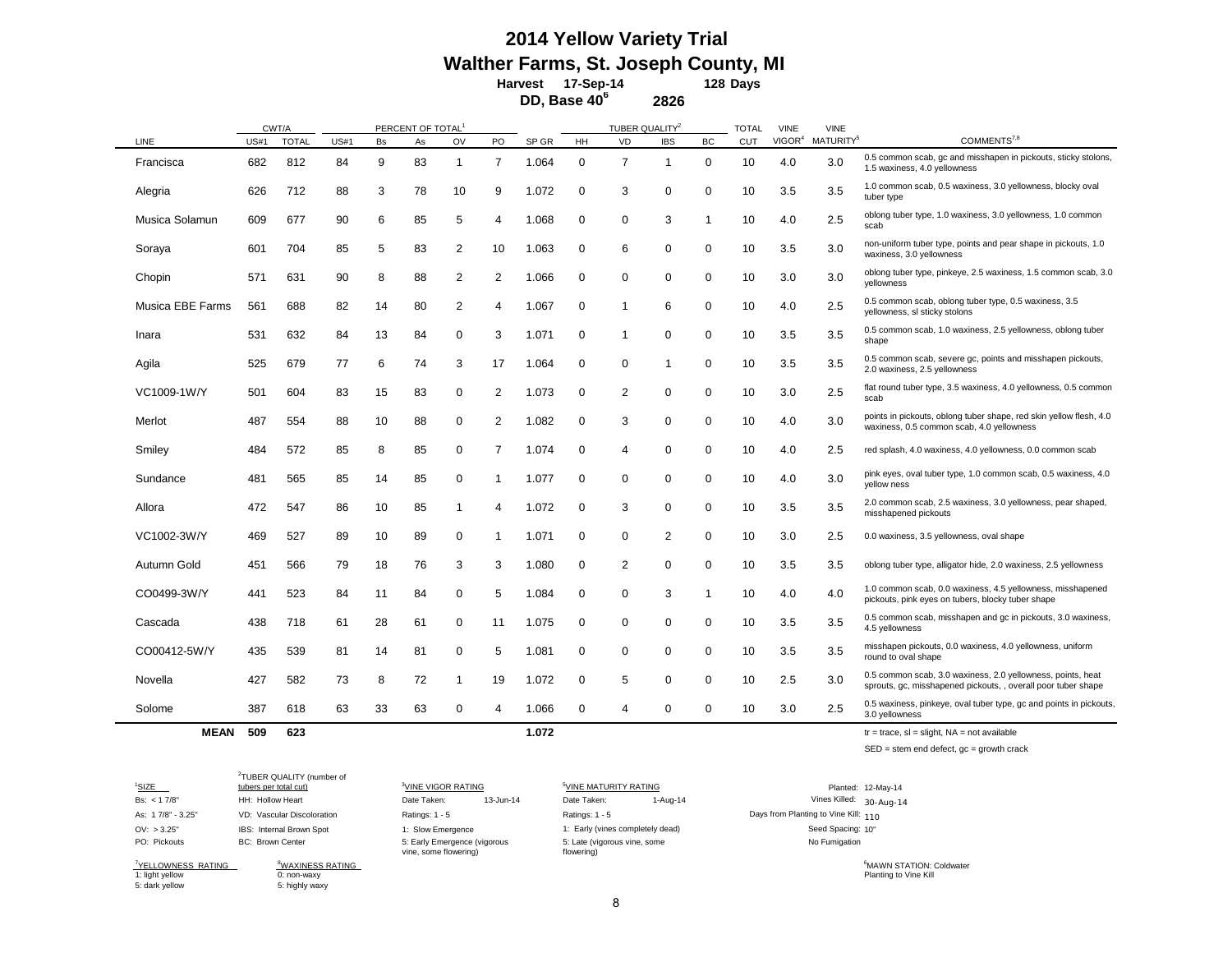| <b>Entry</b> | <b>Pedigree</b>                   | 2014<br><b>Scab</b><br>Rating* | <b>Characteristics</b>                                                                                                    |
|--------------|-----------------------------------|--------------------------------|---------------------------------------------------------------------------------------------------------------------------|
| Agila        |                                   | 2.1                            | Average yield potential, high incidence of<br>growth cracks                                                               |
| Alegria      |                                   | 1.8                            | High yield potential, blocky-oval tuber shape                                                                             |
| Allora       |                                   | 2.0                            | Average yield potential, pear-shaped tubers                                                                               |
| Autumn Gold  |                                   |                                | Below average yield potential, high proportion<br>of small tubers, oblong tuber type                                      |
| Cascada      |                                   | 0.5                            | Below average yield potential, excellent<br>internal quality, deep yellow colored flesh                                   |
| Chopin       | <b>VDZ87-38 X</b><br>Casanova     | 1.5                            | Common scab resistant, oval tubers, early<br>maturity                                                                     |
| Francisca    |                                   | 0.5                            | High yield, oval tubers with smooth yellow<br>skin, early maturity, common scab resistant                                 |
| Inara        |                                   | 0.5                            | High yield, medium maturity, medium to large<br>oval-oblong tuber shape, medium common<br>scab resistance                 |
| Merlot       |                                   | 0.5                            | High yield, small to medium oval tubers,<br>medium to late maturity, red skin yellow flesh                                |
| Musica       | CMK1993-042-005 X<br>Lady Christl | 0.5                            | High yield, medium to early maturity, large<br>long-oval tubers with smooth skin, yellow<br>flesh, common scab resistance |

# **2014 MSU Tablestock Potato Variety Trials** *Yellow Flesh Type*

\*Scab rating based on 0-5 scale;  $0 =$  most resistant and  $5 =$  most susceptible. \*\*2012 Data. Common Scab data provided by MSU Potato Breeding and Genetics Program.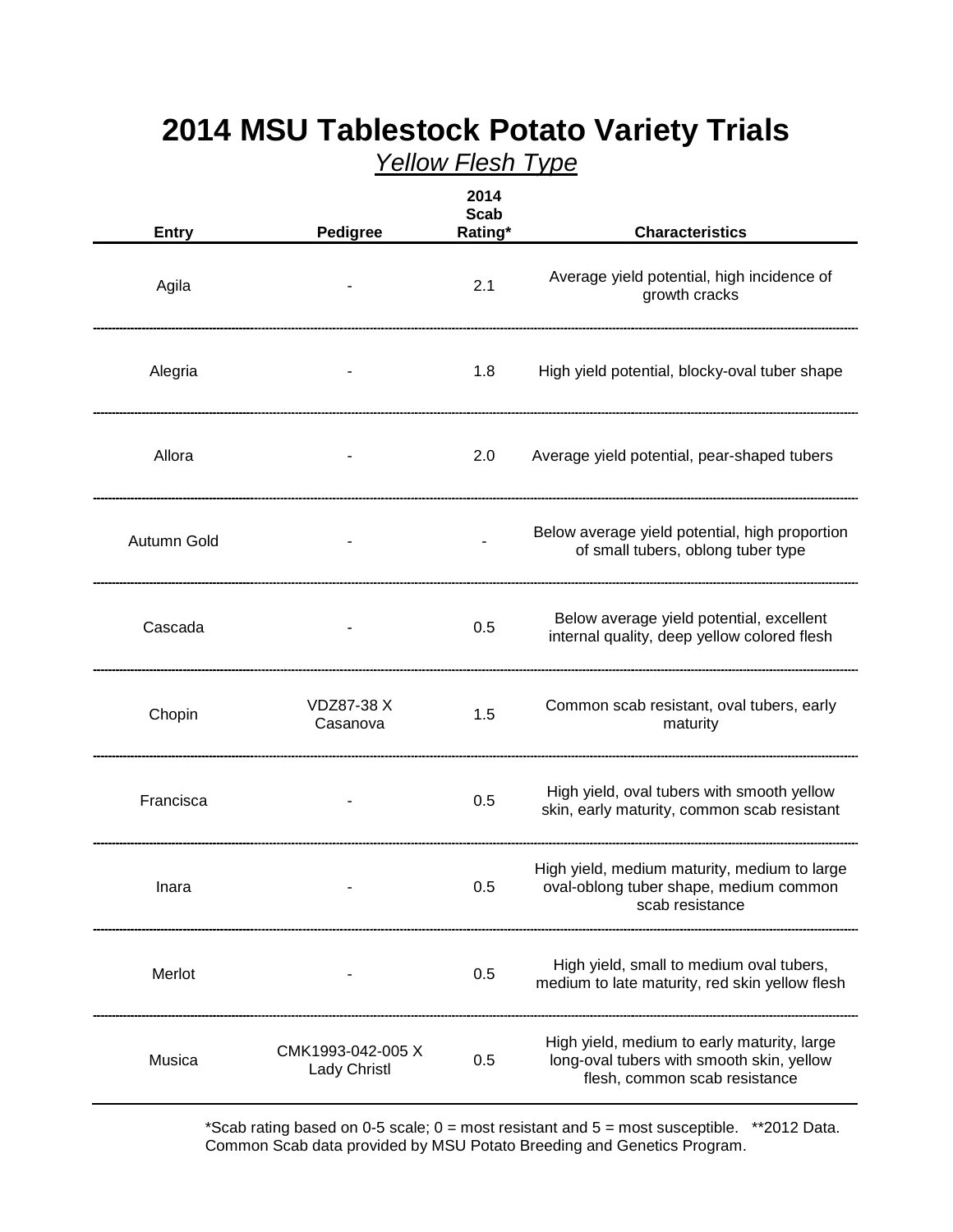| Novella                     |                            | 0.5 | Medium to high yield, medium to large<br>uniform long-oval tuber shape, smooth with<br>yellow flesh, common scab susceptible                            |
|-----------------------------|----------------------------|-----|---------------------------------------------------------------------------------------------------------------------------------------------------------|
| Oneida Gold<br>$(W6703-1Y)$ | Satina X<br>W2275-2Y       | 1.2 | Good yield, medium maturity, slightly better<br>shape than W6703-5Y, common scab<br>tolerant, medium yellow flesh, buff to slightly<br>netted skin type |
| Smiley                      |                            | 1.4 | Medium yield, medium to large round-oval<br>uniform tuber shape, medium common scab<br>resistance                                                       |
| Solome                      |                            | 0.5 | Below average yield potential, low specific<br>gravity, oval tuber type                                                                                 |
| Soraya                      |                            |     | High yield, late maturity, large oval-oblong<br>tubers with yellow skin and yellow flesh                                                                |
| Sundance                    |                            | 1.0 | Average yield potential, deep yellow colored<br>flesh, excellent internal quality                                                                       |
| CO00412-5W/Y                |                            |     | Below average yield potential, high specific<br>gravity, excellent internal quality, deep yellow<br>colored flesh                                       |
| CO04099-3W/Y                | VC1002-3W X<br>ATC98495-1W | 1.0 | Medium yield, high specific gravity, medium<br>to early maturity, small oval tubers                                                                     |
| <b>MSM288-2Y</b>            | MSG145-1 X<br>MSA097-1Y    | 2.5 | A deep yellow flesh selection similar in type to<br>Yukon Gold, common scab susceptible,<br>uniform tuber type, pink eyes on tubers                     |
| <b>MSS576-5SPL</b>          | MSI005-20Y X<br>MSL211-3   | 1.6 | High yield, below average specific gravity                                                                                                              |
| VC1002-3W/Y                 | Agria X<br>Wischip         |     | High yield, medium to early maturity, small<br>oval tubers with yellow flesh, high specific<br>gravity                                                  |
| VC1009-1W/Y                 | Agria X<br>MN12823         | 0.5 | High yield, medium maturity, medium specific<br>gravity                                                                                                 |

 \*Scab rating based on 0-5 scale; 0 = most resistant and 5 = most susceptible. \*\*2012 Data. Common Scab data provided by MSU Potato Breeding and Genetics Program.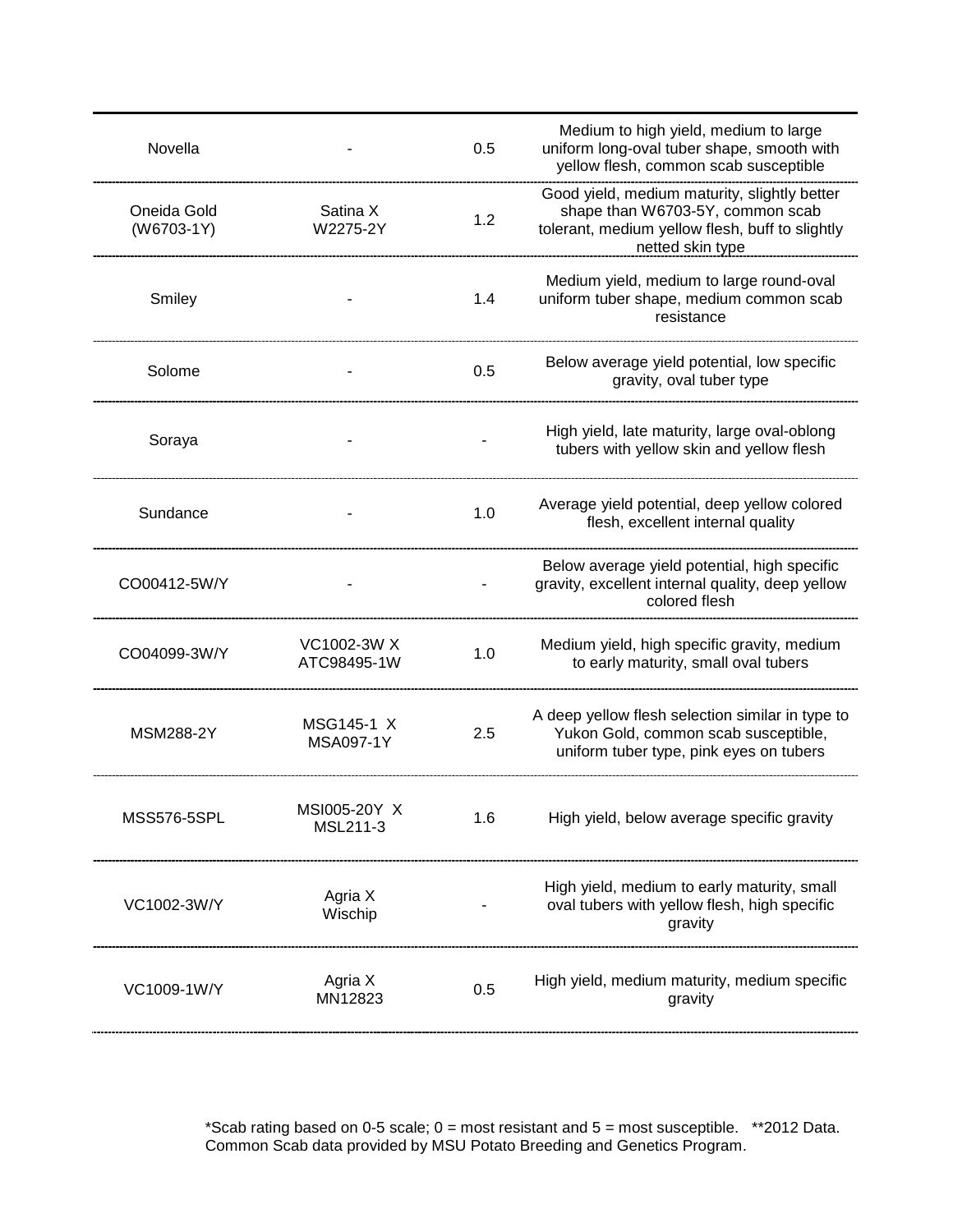| <b>2014 MSU TapleStock Potato Variety TrialS</b><br><b>Red Skin Type</b> |                            |                         |                                                                                                                |  |  |
|--------------------------------------------------------------------------|----------------------------|-------------------------|----------------------------------------------------------------------------------------------------------------|--|--|
| Entry                                                                    | <b>Pedigree</b>            | 2014<br>Scab<br>Rating* | <b>Characteristics</b>                                                                                         |  |  |
| <b>Red Norland</b>                                                       | ND 626 X<br>Red Kote       | 1.4                     | Early maturity, medium yield, low specific<br>gravity, smooth round to oblong tubers,<br>medium red skin color |  |  |
| CO05228-4R                                                               | CO99256-2R x<br>CO00292-9R | 2.9                     | Early maturity, medium size, good red skin<br>color, common scab susceptible                                   |  |  |

# **2014 MSU Tablestock Potato Variety Trials**